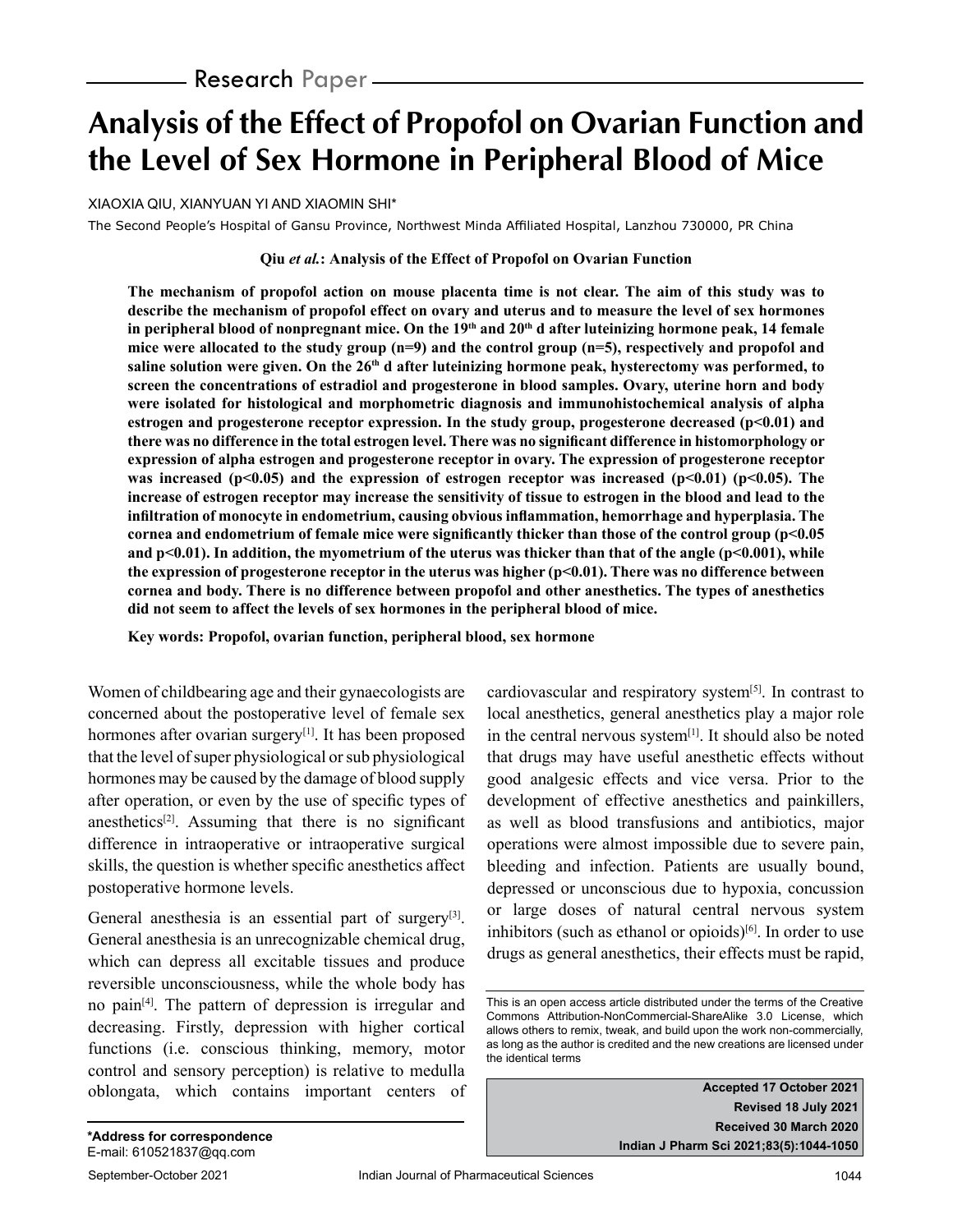effective in the process of surgery and then quickly reversible. Therefore, only those with short half-life and continuous administration are useful, but not ethanol, benzodiazepine and most barbiturates<sup>[7]</sup>.

General anesthesia is usually induced by intravenous injection of anesthetics (example (e.g.,) ultra-short acting barbiturates (e.g., thiopental sodium) and nonbarbiturates (e.g., propofol, ketamine and etomidate) and then by inhalation of gases mixed with vapor (e.g., nitrous oxide) to maintain volatile liquids (e.g., desflurane and sevoflurane) and oxygen[8]. Intravenous anesthetics are generally defined as drugs that can cause loss of consciousness in an arm brain circulation time (usually 10-20  $\mu$ s) at an appropriate dose<sup>[4]</sup>. Propofol (2,6-diisopropylphenol; alkylphenol derivative) was first introduced to the market by Kay and Rolly in 1977. Because of its advantages, it is currently the most commonly used anesthetic, which largely replaces barbiturates as inducers. The incidence of side effects, i.e. nausea, vomiting and postoperative drowsiness, decreased<sup>[9]</sup>. Because its pharmacokinetics allows continuous infusion, it can also be used to maintain general anesthesia, as part of the "balanced anesthesia" program, in combination with volatile anesthetics, nitrous oxide, sedative hypnotics, neuromuscular blockers and opioids or as part of the overall intravenous anesthesia technology, usually in combination with opioids[10]. It can also be used as a hypnotic for patients undergoing mechanical ventilation and conscious sedatives, especially in routine surgery or non-invasive (e.g. radiotherapy, endoscopy and Magnetic Resonance Imaging (MRI)) surgery, because it causes less nausea and vomiting than inhaling anesthetics and it has no analgesic effect.

The empirical formula of propofol is  $C_{12}H_{18}O$  and there are two isopropyl groups on both sides of the hydroxyl group in the ortho position of the phenol ring $[11]$ . Despite the irritating anesthesia, it can still cause amnesia and immobility<sup>[12]</sup>. Although general anesthesia is considered safe and effective, the different characteristics of anesthetics mean that the importance of the correct use of anesthetics should not be underestimated. Propofol is the most commonly used drug to induce and maintain general anesthesia. According to reports, according to the type of anesthesia, local anesthesia and general anesthesia, the results of several diseases may be different<sup>[13]</sup>.

Recently, many studies have reported that propofol concentration in ovarian follicular fluid is related to dosage and duration of anesthesia. Propofol has

been reported to increase apoptosis and inhibit the invasion and migration of epithelial ovarian cancer cells. It can be assumed that propofol affects ovarian function<sup>[14]</sup>. Although propofol  $(2,6$ -diisopropylphenol) is often used as a general anesthetic for ultrasound surgery, its use in transvaginal oocyte extraction is still controversial. The dose and time-dependent damage of propofol on the fertilization ability of mouse oocytes was reported. These findings have been confirmed in two recent papers, which also show that high propofol concentration reduces the maturation rate and inhibits the division to the blastocyst stage. On the other hand, studies of *In Vitro* Fertilization (IVF) in humans or animals using propofol did not find harmful effects or negative results. Propofol may even be beneficial to the cleavage and fertilization rate of oocytes<sup>[15]</sup>. In a retrospective study, it was reported that there was no difference in the implantation rate or pregnancy rate when propofol was used compared with other anesthesia techniques for oocyte retrieval<sup>[3]</sup>. Some scholars have confirmed that there is no difference in pregnancy rate after propofol or after ovarian metastasis of thioglutaraldehyde via gamete. However, it has been reported that laparoscopic anterior nuclear staging after propofol, nitrous oxide anesthesia is associated with lower clinical and ongoing pregnancy rates than isoflurane, nitrous oxide anesthesia. This study evaluated the concentration of propofol in follicular fluid during general anesthesia<sup>[4]</sup>. Coetsier *et al.* have demonstrated that the accumulation of propofol in follicular fluid is time-dependent. Their conclusions were based on pharmacokinetic characteristics using venous blood samples.

However, it has been shown in animal studies that arterial and venous blood sampling may lead to significant differences in drug concentrations and that arterial sampling may more accurately assess distribution, elimination and pharmacodynamic effects<sup>[10]</sup>. Since the accumulation of propofol in follicular fluid may have an impact on IVF and early embryo development, which may have important clinical and ethical implications, it is considered interesting to correlate the propofol concentration in follicular fluid with arterial blood samples, as this information may further limit the amount of propofol eventually used $[16]$ .

However, little is known about the effect of propofol on ovarian function and whether the effect of propofol in the ovary is different from that of other non-propofol anesthetics. Our aim was to investigate differences in sex hormone levels related to ovarian function based on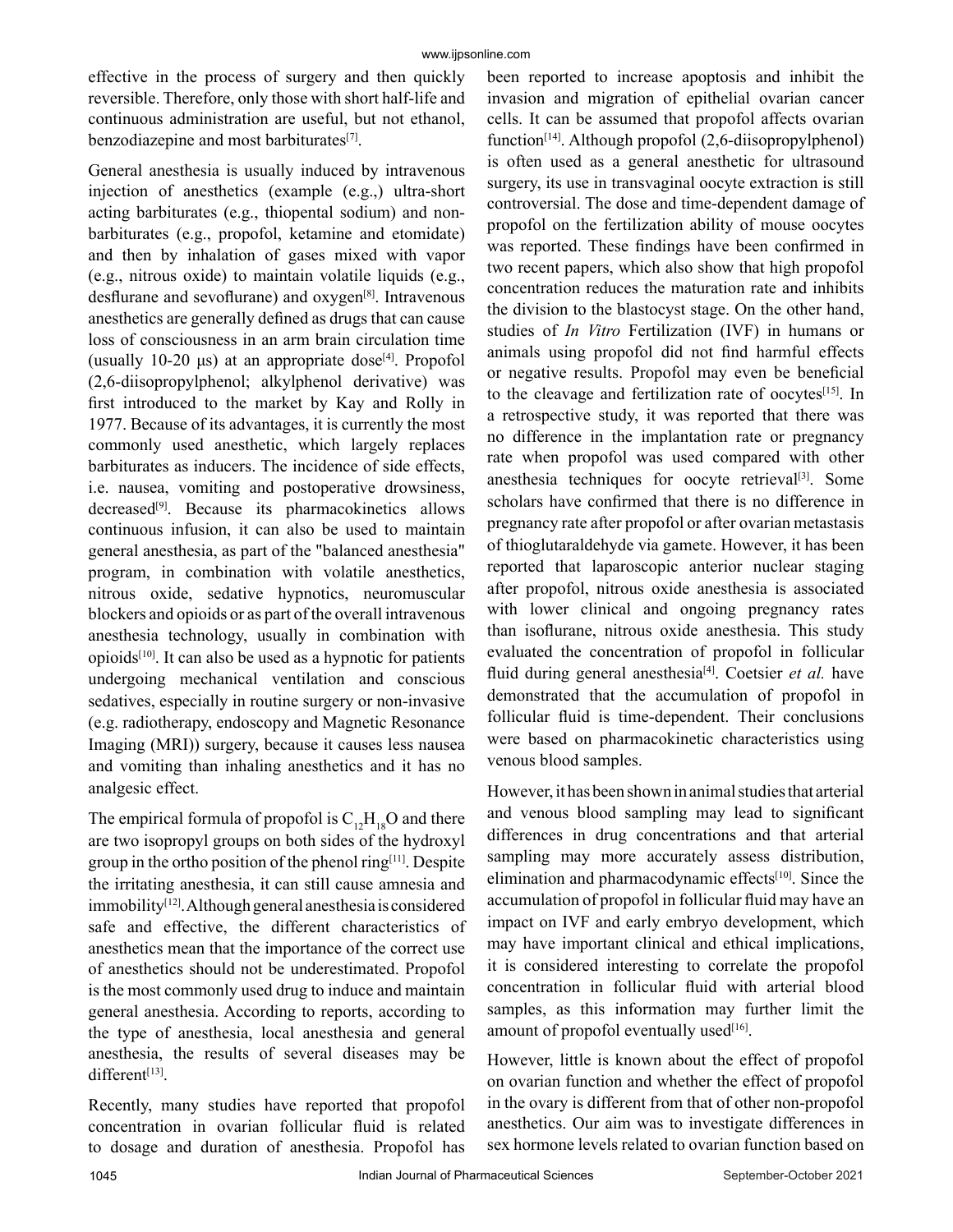the use of propofol during anesthesia. In this study, we compared postoperative Follicle Stimulating Hormone (FSH) and Estradiol (E2) levels between the control group and the group requiring anesthesia for surgery. We performed a subgroup analysis of two groups treated with propofol or non-propofol anesthetics. There were no differences between the two subgroups in baseline physical characteristics or variables related to surgery.

## **MATERIALS AND METHODS**

#### **Animals:**

On the basis of routine clinical examination, 14 healthy female mice weighing 300-400 g from June to August were studied. According to the history of each mouse, the interval of interest in the previous cycle was normal. During the study, the animals remained in the small animal hospital of the Veterinary Medical College and were fed a diet at will. Since the first appearance of vulvar serous secretions indicates estrus, vaginal smears were collected from each mouse daily and examined rapidly with Hematoxylin-Eosin staining (H&E) until the 1st d of cell division.

#### **Treatment regimen:**

The mice were randomly assigned to either the control group ( $n=5$ ) or the study group ( $n=9$ ). On the 19<sup>th</sup> and  $20<sup>th</sup>$  d after the peak of Luteinizing Hormone (LH), female mice in the control group were subcutaneously injected with saline solution (0.3 ml/kg body weight (bw)), while female mice in the study group were subcutaneously injected with propofol (10 mg/kg bw).

#### **Blood samples:**

Blood samples (2 ml) were collected daily from the cephalic vein into the trunk tube from d 5-7 after the onset of external symptoms of fever to detect peak LH (d 0) and then for 26 consecutive days. The LH peak (d 0) was determined based on certain Progesterone (P4) level (6.4-9.5 nmol/l) and the characteristic mesenteric cells (foams, parabasal and small intermediates) that appeared after 8 d. Blood samples were obtained before saline or aglepristone (RU534) treatment. The blood samples were then centrifuged (3000 g for 15 min) and the serum was stored at -20° until P4 and total estrogen (E) were determined.

#### **Hormone determination:**

September-October 2021 Indian Journal of Pharmaceutical Sciences 1046 To quantify P4 and E, commercial immunoenzymatic assays were used. After extraction with ethyl acetate,

the concentration of E was measured. Fluorescence was measured with a Pointe 2000 instrument. Each analysis in each series was repeated twice. The extraction efficiency fluctuated between 92 % and 99 %. The determination sensitivity and intra series error of P4 were 0.05 ng/ml (0.8 nmol/l) and 8.0 %, respectively and E 10 pg/ml (37 pmol/l) and 9.6 %.

#### **Organizational collection:**

On the  $26<sup>th</sup>$  d after the estimated LH peak, female mice in the control and study groups underwent selective ovarian hysterectomy under general anesthesia induced by propofol (4 mg/kg bw) and maintained isoflurane. After removal, the genital tract was thoroughly rinsed with saline. The ovaries and part of the wall of the corners of the uterus and uterus were excised and immediately placed in 10 % neutral formalin buffer.

#### **Immunohistochemistry:**

For immunohistochemistry, paraffin-embedded sections were pasted onto slides loaded with a solution of 2 % silane in acetone. After dewaxing in xylene and rehydration in a reduced alcohol dilution series, the sections were boiled in a microwave oven in 0.02 M citrate buffer at pH 6.0. After cooling, the sections were placed in 3 % hydrogen peroxide and then washed twice in distilled water. After 30 min of incubation in 5 % bovine serum albumin, the first antibody (diluted in 1 % bovine serum) was used: rabbit polyclonal anti-human estrogen receptor alpha (ERα) (amino acid 2-185 against ERα, with 1:100 dilution of mouse monoclonal antihuman P4 receptor antibody added at the appropriate dilution) and incubated in a humidified chamber for 60 min. Then, these sections were visualized using EnVision+System Horse Radish Peroxidase (HRP) method. In a further step, the sections were washed in tris(hydroxymethyl)aminomethane (TRIS) buffer and a chromogen solution of 3,3'-diaminobenzidine (DAB) prepared according to the manufacturer's instructions was added. In the final stage, sections were taken along a series of increasing concentrations of alcohol, xylene was exposed and mounted in Dibutylphthalate Polystyrene Xylene (DPX) medium.

#### **Integrated optical density (IOD):**

Microscopic analysis was performed under a BX40 vertical microscope equipped with a 5 megapixel (MP) DP50 3CCD peltier-cooled camera and an automatic image analysis system. All micrographs were collected under reference illumination using a 40-fold air microscope for histological examination.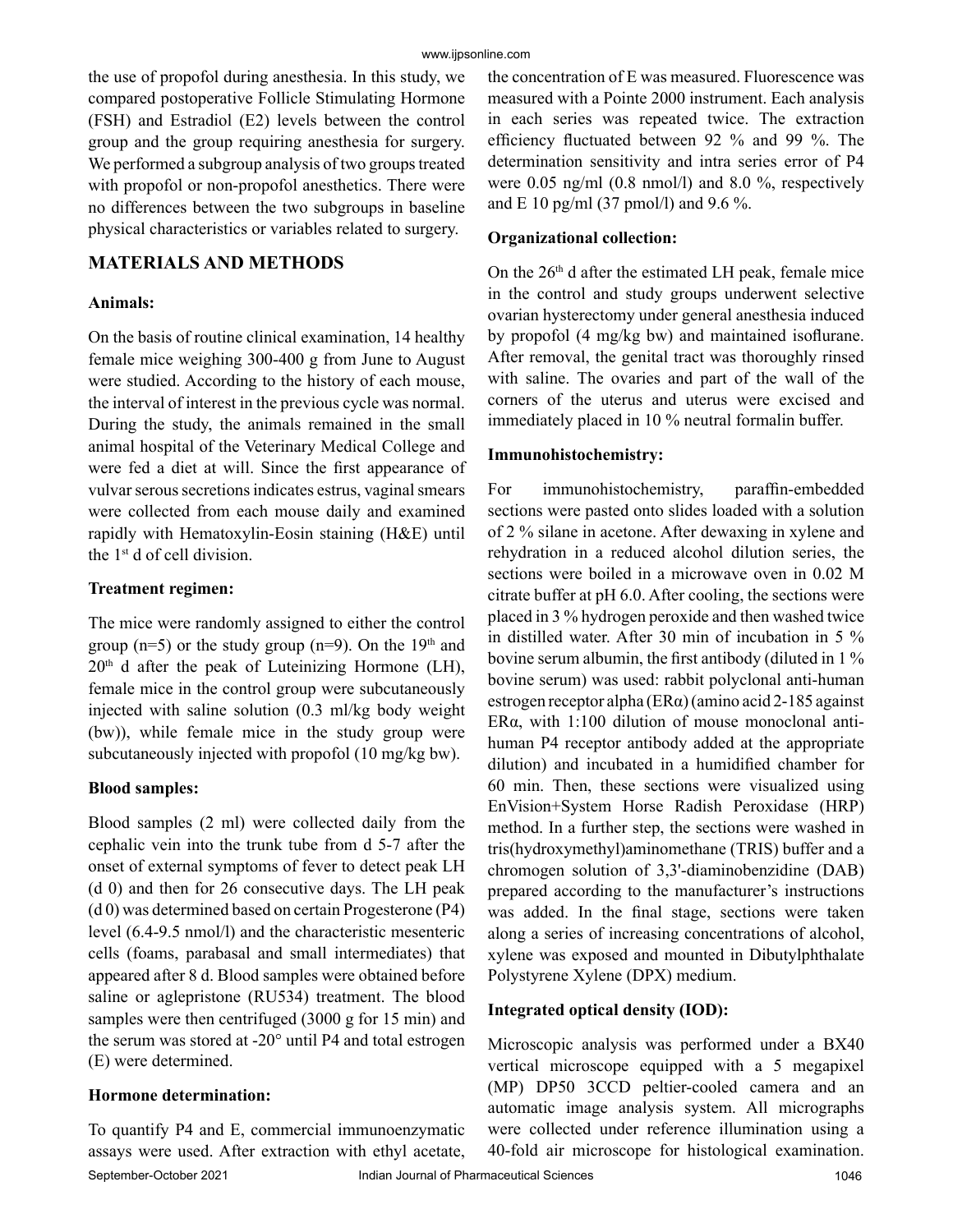Micrographs were collected using LifeView software and automatically transmitted to microscopic Image 4.0 for analysis. The IOD of tissues with positive responses was measured from ten randomly selected target areas of interest (AOIs) per slide. DAB positive colors were sampled from 3×3 pixel regions and applied automatically to all AOIs. The average IOD from all 10 AOIs was taken as the IOD measurement for each slide.

#### **Morphometry:**

All morphometric measurements were performed using a fully automated BX40 vertical microscope (Olympus Poland, Warsaw, Poland) equipped with an electric stage, a high resolution 12 MP monochrome camera and Cell P (Olympus Poland, Warsaw, Poland) analysis software. Measurements were made under 10, 20, 40 or 100 times air microscopy under reference illumination conditions for histology. The diameter of ovarian follicles and Corpus Luteum (CL), thickness of endometrium, myometrium and serosa, height of superficial epithelium of endometrium, height of glandular epithelium of endometrium and area of endometrial section were measured.

#### **Statistical analysis:**

The results are given as mean±Standard Deviation (SD) and range in parentheses. Shapiro-Wilk test was used to assess the normality of data distribution and t test (unpaired samples) and Mann-Whitney U test were used to compare variables between groups. The homogeneity of group differences was assessed by the Brown-Forsythe test. The t-test and Wilcoxon signed rank test of paired samples were used to compare the variables between the uterine horn and the body in each group. All data were statistically analyzed using Statistical Package for the Social Sciences (SPSS) 23.0 software, all tests were two-tailed and p values below 0.05 were considered to indicate statistical significance.

## **RESULTS AND DISCUSSION**

Before treatment, the mean serum P4 concentrations in the control group and the study group were 77.8  $\pm 7.0$  nmol/l and  $79.1\pm 6.0$  nmol/l, respectively. Functional CL was present in both groups at the beginning of the experiment, as indicated by the basal circulating concentration of plasma P4 and morphological examination. 5 d after propofol injection, from 24 to 27 d after the LH peak, the P4 concentration in the study group began to decrease to lower than that in the control group  $(p<0.01)$  (Table 1).

Before propofol administration, the mean serum E concentration was relatively high (123.4±25.0 pmol/l), but gradually decreased to 88.2-99.1 pmol/l on the  $27<sup>th</sup>$ d after the peak of LH and remained approximately the same level thereafter. Throughout the study, there was no difference in serum E levels between the study and control female mice before and after administration of propofol (Table 2).

Large follicles (a small number of follicles in the ovary) were found only in study group mice. There was no significant difference in the number of medium-sized follicles (0.6 to 1.0 mm) between the groups (Table 3). CL was found in all study female mice (9 in total) and

**TABLE 1: COMPARISON OF SERUM PROGESTERONE CONCENTRATION IN TWO GROUPS**

| ם וסטואט טוויט וויטומים וויטומים שנושטום וויטוויו וויטומים שני השטות וויסט ווי |                 |                  |                 |                 |                 |
|--------------------------------------------------------------------------------|-----------------|------------------|-----------------|-----------------|-----------------|
| Parameter                                                                      | LH after 8 d    | 13 d             | 18 d            | 23d             | 27d             |
| Research group                                                                 | $56.7\pm23.2$   | $138.9 \pm 78.2$ | $87.4 \pm 34.2$ | $78.4 + 45.1$   | $39.2 \pm 13.2$ |
| Control group                                                                  | $63.2 \pm 34.5$ | $126.7+94.3$     | $82.5 + 45.2$   | $81.3 \pm 46.2$ | $28.4 \pm 12.5$ |
| p value                                                                        | <0.01           | <0.01            | < 0.01          | < 0.01          | < 0.01          |

| TABLE 2: COMPARISON OF SERUM E LEVELS BETWEEN THE TWO GROUPS |  |  |
|--------------------------------------------------------------|--|--|
|                                                              |  |  |

| Parameter      | LH after 8 d      | 13 d              | 18 d             | 23 d           | 27d              |
|----------------|-------------------|-------------------|------------------|----------------|------------------|
| Research group | $387.3 \pm 134.2$ | $343.2 \pm 132.5$ | $112.4 \pm 68.3$ | $134.2 + 87.2$ | $113.1 \pm 68.3$ |
| Control group  | $153.2 + 135.3$   | 287.3+125.2       | $154.2 + 85.3$   | 127.8+79.3     | $124.1 + 68.3$   |
| p value        | <0.01             | < 0.01            | < 0.01           | < 0.01         | < 0.01           |

#### **TABLE 3: COMPARISON OF HISTOMORPHOLOGICAL CHANGES OF OVARIAN STRUCTURE BETWEEN TWO GROUPS OF FEMALE MICE**

| Parameter      | F (<0.6)                 | $F(0.6-1.0)$  | F(>1.0)     | $CL$ (<0.6)    | $CL (0.6-1.0)$ | CL (>1.0)     |
|----------------|--------------------------|---------------|-------------|----------------|----------------|---------------|
| Research group | $\overline{\phantom{0}}$ | $1.3{\pm}2.0$ | $0.7 + 1.2$ |                | $0.7 + 1.0$    | $6.5 \pm 2.4$ |
| Control group  | $\overline{\phantom{0}}$ | $0.1 \pm 0.2$ |             |                |                | $4.7 \pm 1.4$ |
| p value        | $\overline{\phantom{0}}$ | 0.23          | 0.51        | $\blacksquare$ | 0.34           | 0.18          |
|                | .                        |               |             |                |                |               |

Note: Where F represents follicles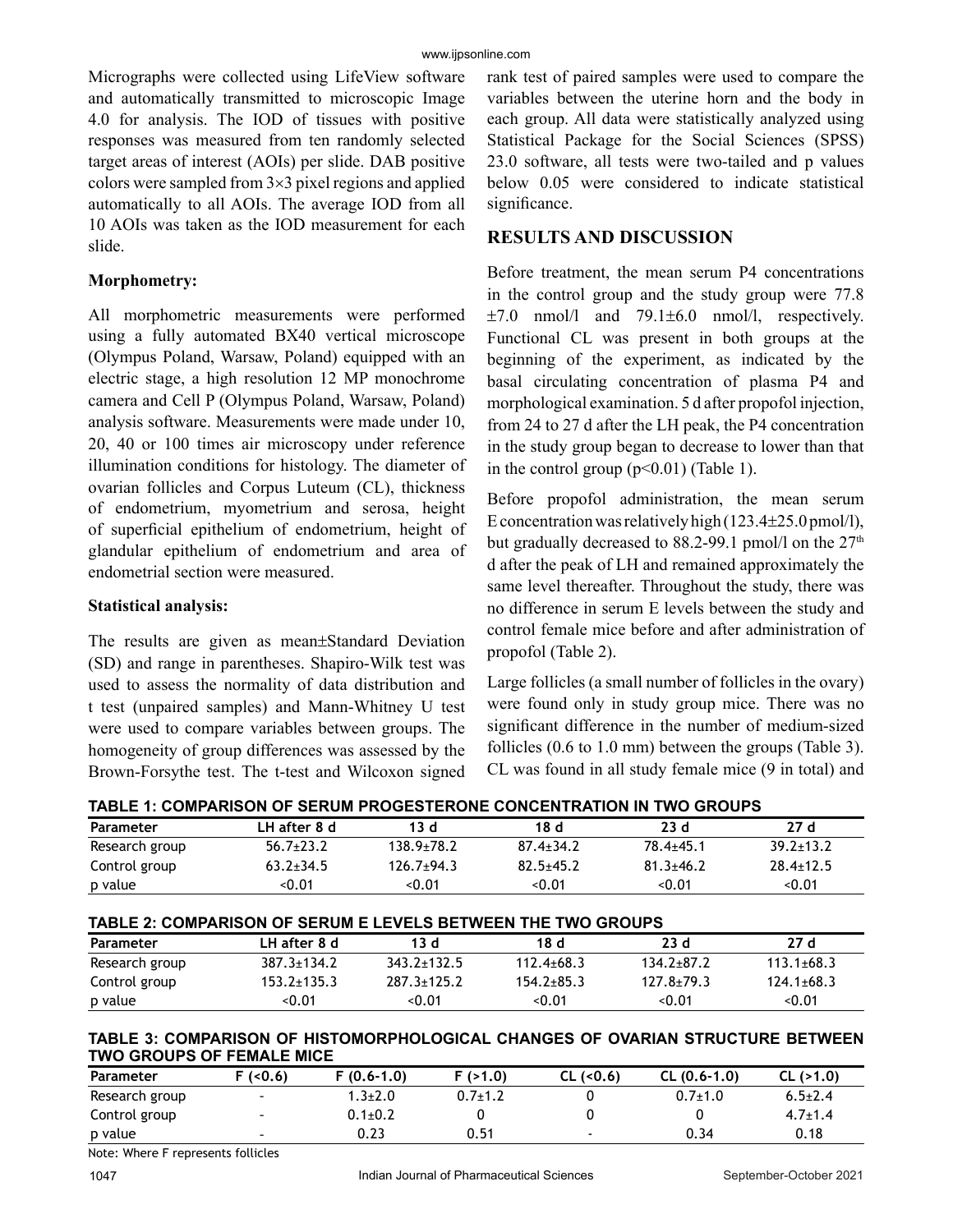in all controls (5 in total). No statistically significant difference was observed in the number of CLs (0.6 to 1.0 mm and >1.0 mm, respectively) between the two groups (Table 3).Compared with the control group, moderate CL was rare in the study group, but not in the control group.

Progesterone Receptor (PR) and peripheral blood sex hormone expression were detected in the ovaries of both control and study luteal phase mice. On d 26, propofol treatment did not alter PR and ERα expression (Table 4).

For gynecologists and patients of reproductive age, it is important to understand the potential changes in postoperative levels of female sex hormones after ovarian surgery<sup>[3]</sup>. One of the questions in this case is whether a specific anesthetic may have a greater impact on postoperative hormone levels. To our knowledge, our investigation is the first<sup>[2]</sup>. General anesthesia is used in routine surgery to block the transmission of sensory, motor and sympathetic nerves, leading to loss of consciousness, analgesia and suppression of autonomic reflexes. A variety of drugs are used for anesthesia in current practice and propofol is one of the most commonly used intravenous drugs administered by continuous infusion or intermittent bolus injection. Propofol is rapidly distributed to peripheral tissues including the central nervous system due to its high lipophilicity[4]. Interestingly, it is also found in ovarian follicular fluid. Serum propofol levels fluctuated during surgery, while follicular fluid levels steadily increased with increasing proportions. The dose of propofol suggested that the oocyte retrieval process should be as short as possible to minimize the accumulation of anesthetics in follicular fluid. These findings indicate that propofol accumulates in follicular fluid<sup>[5]</sup>. However, ovarian clearance of propofol has not been elucidated. In animal models, propofol has a dose and time dependent detrimental effect on oocyte maturation *in vitro* and embryo cleavage rate, in which case, residual propofol after surgery may affect ovarian function after surgery. To date, our current report is the first study to investigate sex hormone levels after surgery according to the use of the anesthetic propofol or not<sup>[16]</sup>. Marana *et al.* recently compared the levels of neuroendocrine stress hormones

#### **TABLE 4: COMPARISON OF SEX HORMONE EXPRESSION IN PERIPHERAL BLOOD BETWEEN THE TWO GROUPS**

| <b>Parameter</b> | PR                | ERα               |  |  |
|------------------|-------------------|-------------------|--|--|
| Research group   | $478.9 \pm 278.4$ | $819.3 \pm 231.2$ |  |  |
| Control group    | $291.1 \pm 224.2$ | 718.2±332.4       |  |  |
| p value          | 0.213             | 0.587             |  |  |

(including thyroid stimulating hormone and prolactin) during intravenous anesthesia with propofol and inhalation anesthesia. They found that prolactin levels were maintained for 4 h after surgery. When prolactin levels rise, the hypothalamus releases more dopamine, while elevated dopamine levels inhibit the release of gonadotropin-releasing hormone and FSH[13]. In another report, levels of stress hormones such as adrenaline and cortisol were found to be affected. In contrast to these studies, our study found no significant difference in E2 and FSH levels measured during the first postoperative menstrual cycle between the propofol and non-propofol groups. It can be inferred that the response of sex hormones to anesthetics may be different from that of neuroendocrine stress hormones<sup>[15]</sup>.

Aglepristone, a P4 antagonist, is used in clinical practice to treat pathologies caused by relatively prolonged exposure to high P4 levels, including cystic endometrial hyperplasia<sup>[4]</sup>. The peripheral blood P4 concentration in the first part of the luteal phase is high, similar to that found by Polisca *et al.*<sup>[3]</sup>. The gradual decrease in P4 concentration observed in mice given RU534 was similar to that observed in the control group, suggesting that this antiprogesterone triggered the expected physiological luteolysis process.

In his study, the decrease of P4 concentration in the study group began the  $2<sup>nd</sup>$  d after RU534 administration and the P4 level on the  $5<sup>th</sup>$  d was significantly lower than that in the control group. Ovarian  $ER\alpha$  and PR were mainly found in CL in both groups, similar to the results of Parillo *et al.* According to their results, RU534 treatment was not associated with ERα and PR expression in the ovary $[9]$ . To the author's knowledge, there is no literature describing the effects of RU534 on ovarian morphology and ERα and PR expression in mice. However, unlike rabbits, a slight difference was found, moderate CL in the study group was not statistically significant compared with no difference in the control group, but could serve as a clue to explain the premature luteolysis mechanism, which has not been confirmed in previous studies $[6]$ .

Mifepristone (RU486), used to terminate human pregnancy, increases the peripheral concentration of Prostaglandin F2 alpha Metabolite (PGFM), the major metabolite of prostaglandin F2 alpha<sup>[6]</sup>. Another study suggested that early cessation of the luteal phase may be due to reduced LH pulse amplitude, LH pulse frequency and LH secretion during RU486 treatment. It is speculated that the action of this antiprogesterone compound at the hypothalamic-pituitary level may lead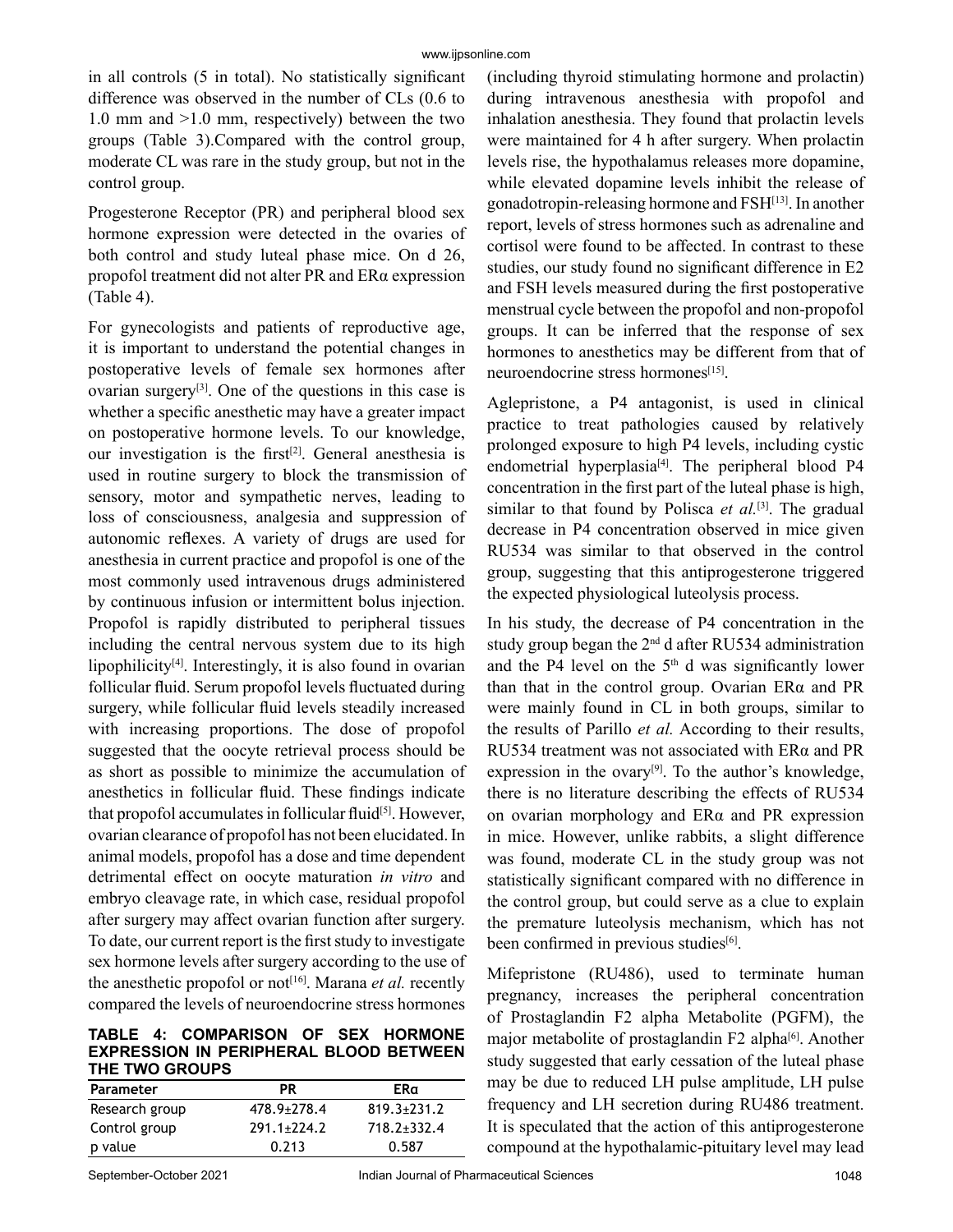to premature luteolysis<sup>[3]</sup>. This may also be a reasonable explanation for the decrease in P4 concentration after taking RU534.

Detailed studies on the role of RU534 on the hypothalamic-pituitary-ovarian axis in dogs are lacking<sup>[11]</sup>. Progesterone inhibits the synthesis of  $ER\alpha$ and  $PR^{[8]}$ . In our study, the decrease in P4 concentration may have blocked this mechanism and indirectly led to higher expression of these receptors. In turn, this may increase tissue sensitivity to circulating E in the blood. Thus, although no difference in E concentration between the two groups was observed, typical changes in estrus, such as hyperemia, thickening and inflammation caused by monocyte infiltration, could still be found in the endometrium of the study group.

In humans, propofol produces inactive metabolites. It is directly polymorphic O-glucuronidation in the human body to produce propofol-glucuronic acid, which is then hydroxylated to 2,6-diisopropyl-1,4-quinol. The latter substance then undergoes phase II metabolism, leading to the formation of other metabolites 4-(2,6-diisopropyl-1,4-quinol) sulfate 1 and 4-(2,6-diisopropyl-1,4) glucuronic acid or sulfate<sup>[10]</sup>. Other minor phase I propofol metabolites such as 2-(ω-propanol)-6 isopropylphenol and 2-(ω-propanol)-6-isopropyl-1,4 quinol) are also described. Propofol is excreted from the urine after the glucose urea binding of the parent drug (to form propofol-glucuronic acid) and the sulfonyl and glucose urea binding of the hydroxylated metabolite to form  $4-(2,6-\text{diisopropyl-1}, 4-\text{quino})$  sulfate  $1^{[6]}$ . However, further studies are needed to elucidate and characterize polymorphic enzymes in explaining individual differences in glucuronidation metabolic pathways and their pharmacological and toxicological adverse effects.

Although positive associations of pharmacological genetic polymorphisms with good clinical significance have been found, the lack of reproducibility is a limitation because most studies focus on a single variant association and individual differences in propofol metabolism may be best explained by contributions from multiple pathways $[3]$ . Indeed, the narrow therapeutic index and the significant difference in patient response to anesthesia and surgery make it more likely that serious adverse reactions will occur during the perioperative period. Other metabolites also need to be identified to confirm xenobiotic exposure in a wider detection window, especially in other samples<sup>[5]</sup>. To date, this mechanism has not been described in mice. There was no significant difference in the endometrium between the corners and the body between the groups. On the other hand, the thicker myometrium and higher PR expression in the uterine corpus compared with the angle of delivery may be due to the different functions of these parts of the uterus at delivery<sup>[10]</sup>. Significant thickening of the endometrium of the horn and body and the endometrium of the horn is likely to result from the concomitant activity of E and P4 and increased expression of their receptors. This mechanism develops when follicular cysts are present in the ovary and high levels of P4 in the pistil are parallel to E levels, ultimately leading to cystic endometrial hyperplasia<sup>[2]</sup>. However, the mechanism of action of RU534 described in this paper, including exacerbation of acute inflammatory response and infiltration of endometrial mononuclear immune cells, may accelerate the healing process of classical pustulosis and shorten the treatment time of chronic endometritis. In addition, these observations elucidate the mechanism of preventing implantation of fertilized eggs, as well as the contraceptive effect of RU534. After ovarian surgery, the ovarian reserve, the functional capacity of the ovary to provide oocytes, may decline. As described in this study, the most common ovarian reserve tests include measuring E2 and FSH levels in the early follicular phase<sup>[3]</sup>. Elevated levels of E2 in the early follicular phase (usually greater than 80 pg/ml) predicted that increased levels of E2 depleted by ovaries could inhibit pituitary FSH secretion, possibly masking increased levels of FSH, suggesting reduced ovarian reserve. High FSH levels indicate a decrease in fertility; however, FSH levels may vary due to different methods of FSH determination used in different laboratories and anti-Mullerian hormone (AMH) has been reported to decrease with reproductive ageing and is reported to recover after ovarian cystectomy and 3 mo after surgery[4].

Overall, propofol was not different from other anesthetics in terms of ovarian function in female mice. The type of anesthetic did not seem to affect the levels of sex hormones in the peripheral blood of mice after surgery. Further prospective studies are needed to provide a comprehensive series of measurements of sex hormone levels.

# **Author's contributions:**

Xiaoxia Qiu and Xianyuan Yi contributed equally to this work as co-first author.

## **Conflicts of interest:**

The authors declared no conflict of interest.